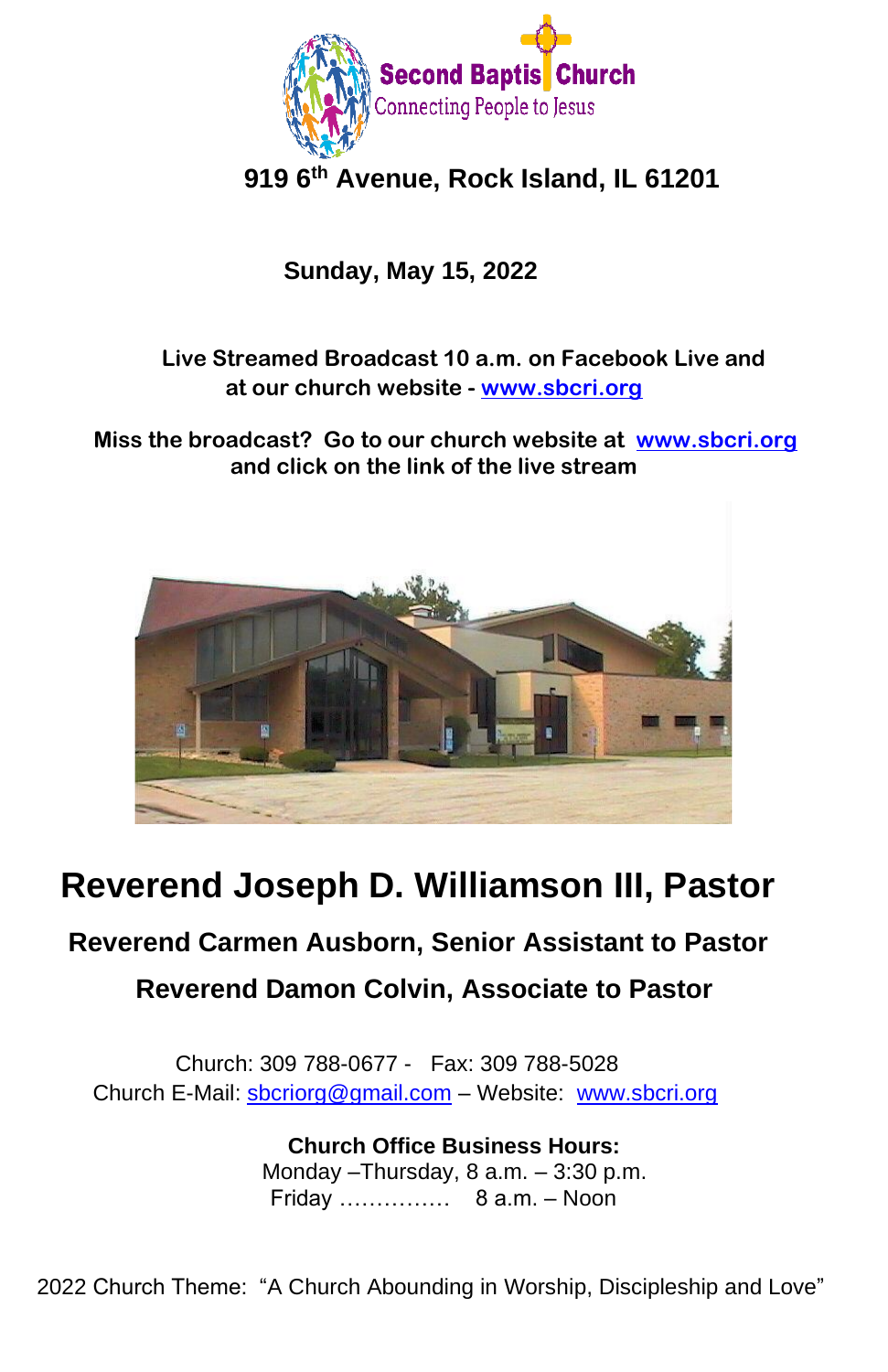May 15, 2022

## **CHURCH INFORMATION**

## **Pastor: Rev. Joseph D. Williamson, III -** [revjdwilliamson@gmail.com](mailto:revjdwilliamson@gmail.com)

### **Senior Assistant to Pastor – Rev. Carmen Ausborn**

 **Pastor's Administrative Assistant & Church Secretary -** Patricia Finch [sbcriorg@gmail.com](mailto:sbcriorg@gmail.com)

> **Deacon on Call -** May 15 -21 – Marvin Morgan **Deaconess for May** – Evelyn Gay & Deborah Taylor

**SUNDAY SCHOOL** - Sundays at 8:30 a.m. via *Zoom until further notice* Join Zoom Meeting via computer, tablet, or smartphone, by going to: <https://us02web.zoom.us/j/4516946897?pwd=czNIcm50cWdVZFdCc0llSWxHN3Mrdz09>

To call in via **phone only** if you do not have a smartphone: Dial +1 312 626 6799 US (Chicago) - Meeting ID: 451 694 6897 Dial +1 346 248 7799 US (Houston) - Meeting ID: 451 694 6897

Preference is to use the meeting link via computer, tablet, or smartphone. *A passcode is needed*. If you have joined before, it is the same as previous meetings. *Don't have the passcode or understand how to get Zoom access*? Contact Rev. Damon Colvin

**WEDNESDAY, BIBLE STUDY/PRAYER MEETING** - Wednesdays at 7:00 p.m. via *Zoom until further notice*

Join Zoom Meeting per Sunday School instructions, above

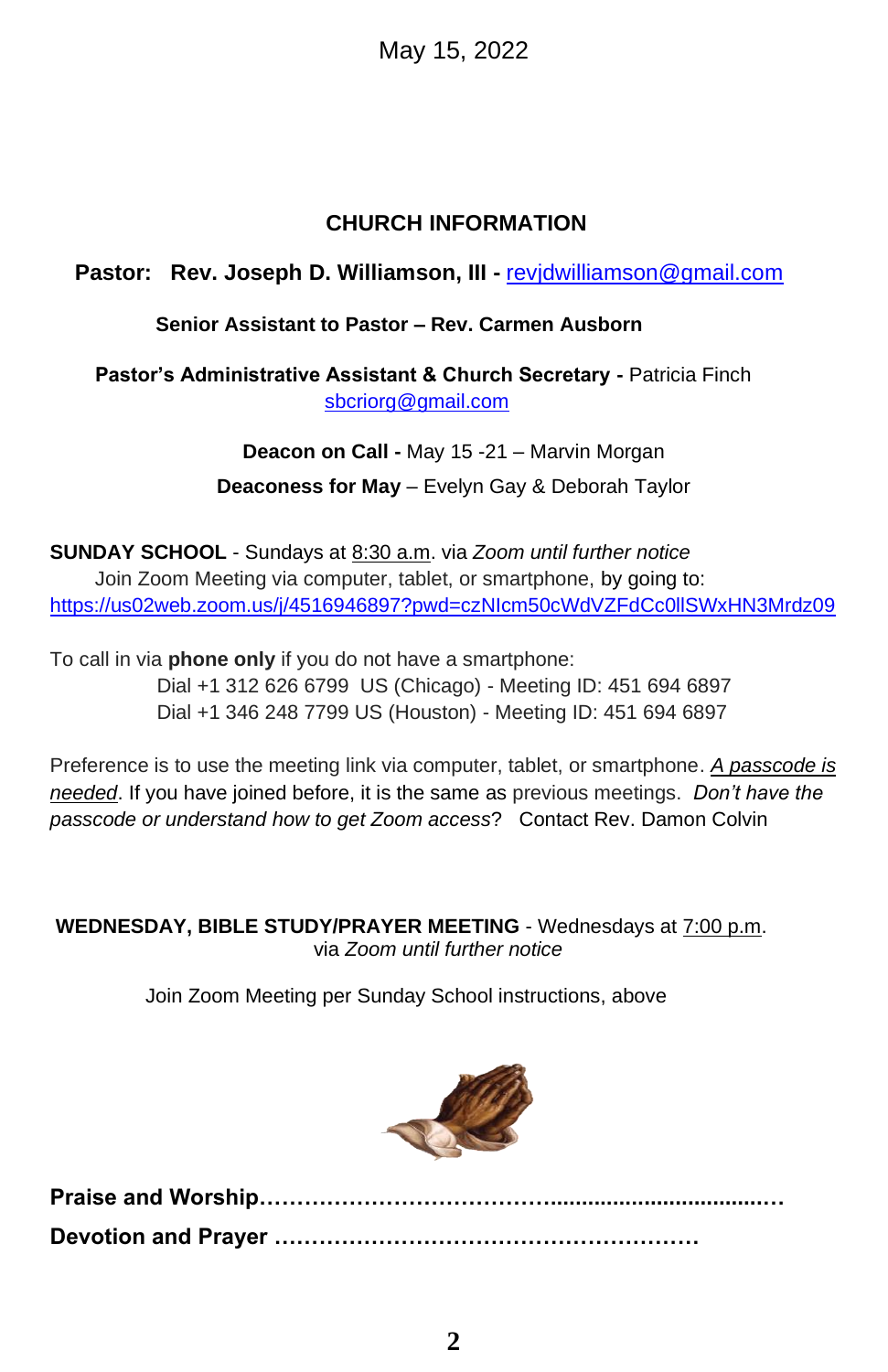#### **Call to Worship**

To know the warmth of love, To have the assurance that someone cares, To be confident of our worth, To be bold to love in return, To be washed over with grace, to be accepted as we are: This is to know a bit of God. Then let us worship our God.

#### **Church Vision Statement**

The vision of Second Baptist Church is to be an inclusive gospel-centered community of lovers of Jesus Christ who connect people to God, strive for excellence in everything we do, grow together, and extend God's Kingdom.

**Church Mission** Statement**:** "Connecting People to Jesus"

**Church Theme:** "A Church Abounding in Worship, Discipleship and Love"

**Offering Litany** – 2 Corinthians 9:6-7

**Pastor:** "But this I say: He who sows sparingly will also reap sparingly"

**Congregation:** "And he who sows bountifully will also reap bountifully"

**ALL:** "So let each one give as he purposes in his heart, not grudgingly or of necessity, for God loves a cheerful giver"

**Tithes and Offering -** You can give your tithes, offering and any other contribution at any time, from anywhere by using our Online Giving tool. Visit our website at [www.sbcri.org](http://www.sbcri.org/) . You can also mail or put them into the postal mail drop box, located outside the FLC entrance doors.



Monday – Galatians  $3:1-5$  Friday – Luke 6:45-49 Tuesday – Galatians 3:16-17 Saturday – Genesis 17:1-8 Wednesday – 2 Peter 1:2-4 Sunday – Galatians 3:18-29 Thursday – Hosea 2:16-23